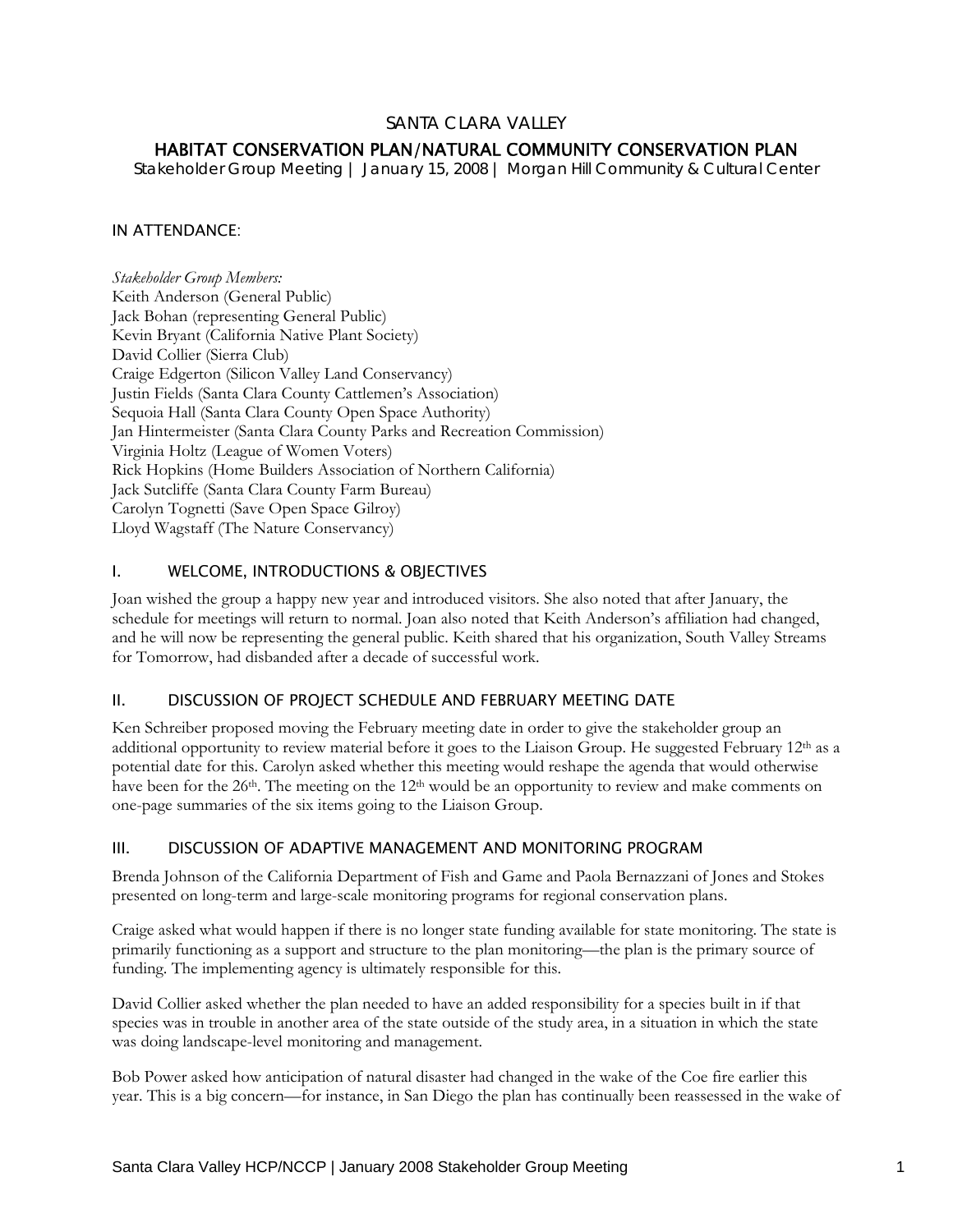new fires. The San Diego plan management and monitoring plans are developed with an understanding that the reserves will burn at various points, although the frequency and the extent of the fires were surprising. Contingencies should be built into the plan to account for fire and other natural disaster risks, since they may change the conservation value of reserve lands.

Darryl Wolf of CalFire shared his experience working with MidPeninsula, the Coe fire, and other reserve land fires to identify some ways in which a partnership between the implementing agency and CalFire could benefit the project.

Paola noted that fire is considered a changed circumstance, so this triggers specific remedial efforts that can be funded by a separate pool of funding.

Brenda noted that in many cases, biologists are now opting to wait and see what happens rather than taking action in response to burned areas.

David asked if there were any recommendations being made with respect to success criteria. At this point, the recommendation is simply around what a success criterion should look like—no specific criteria are being developed.

Ken Schreiber shared observations from a presentation by Coe park staff on how much they appreciated the CalFire relationship with the park staff in fighting fires.

### IV. DISCUSSION OF COST MODEL AND CHAPTER 9 COMMENTS

Keith asked if comments would be distributed to the stakeholders. Possibly, if the compilation could be prepared by Ranu.

Sequoia noted that he feels that the cost estimates for per acre purchase are quite low based on a survey of the area. These costs should include transaction costs and other associated costs, which increases per acre cost.

Keith observed that there was an absence of a cost estimate for re-operation of Pacheco Reservoir as a conservation measure. This will be included if there is direction from the partner agencies to include this as a line item.

David Zippin noted that the land cost may be tied to an index such as the federal home price index, which is one of the few somewhat reliable indicators. Craige asked if the home index was really an appropriate measure—wouldn't actual sales be a better indication? Comparable sales will also be used as data points.

Brenda agreed with David that whatever the Habitat Plan identifies will be the contingency—each plan is different, and handles potential problems and changes differently. Early plans had no contingencies for unforeseen circumstances, so this is a good start. Darryl Wolf from CalFire also noted that in some cases, unforeseen circumstances like fires may come with additional funding from state or federal resources, as well.

#### V. DISCUSSION OF PERMIT TERM

Ken and David introduced the permit term conversation and noted that it was on the January Liaison Group discussion agenda. Initially, the Management Team presumed that the permit term would be fifty years, but it became clear that not all stakeholders were comfortable with a term of that length.

A fifty-year permit term with five-year major evaluations and annual assessments was proposed. All land acquisition would be completed by year 45. The term would also includes the annual reporting requirements for the adaptive management and monitoring program. While some uncertainty remains with a longer permit